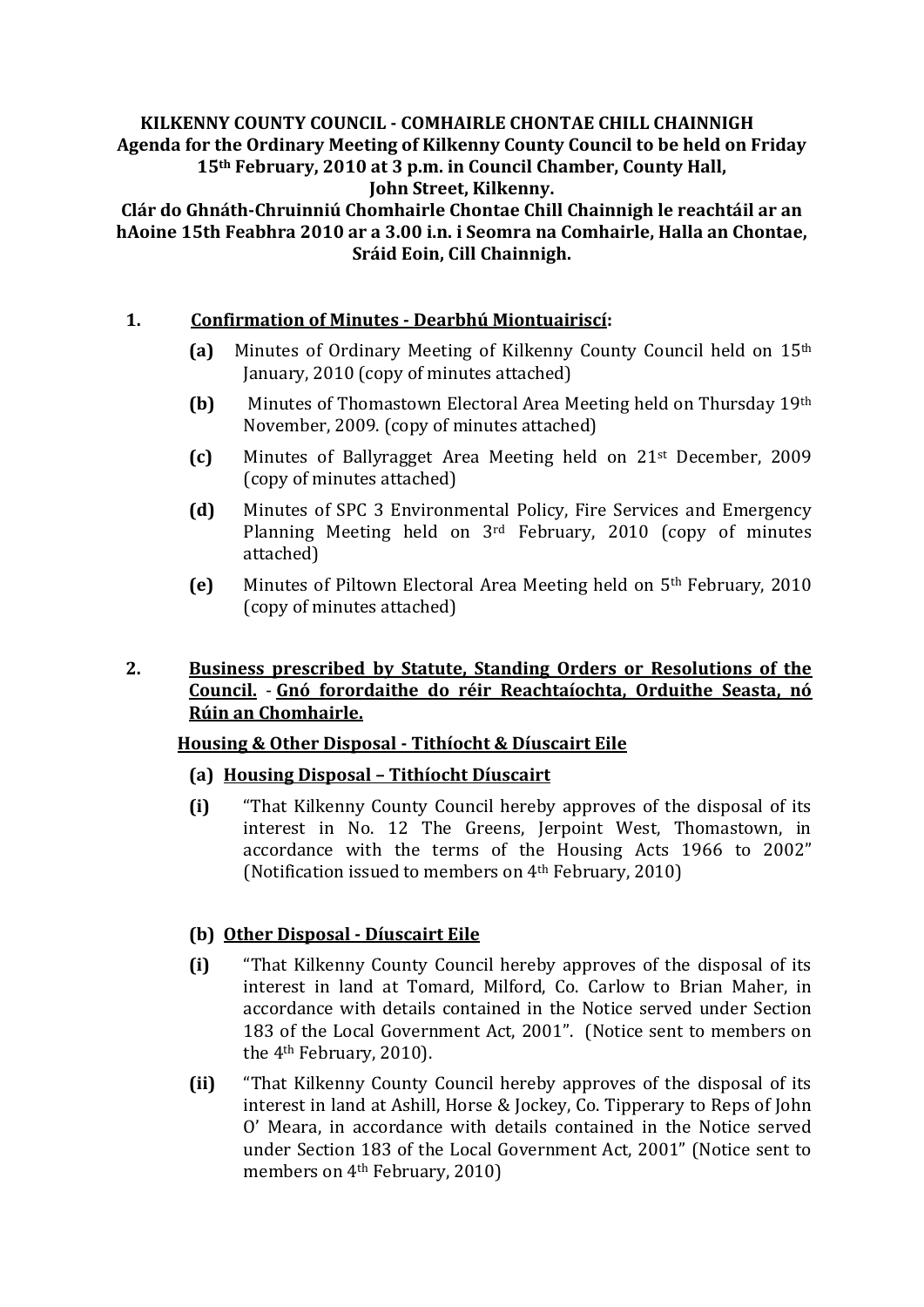**(iii)** "That Kilkenny County Council hereby approves of the disposal of its interest in land at Foulkscourt, Johnstown, Co. Kilkenny to Noel Nolan, in accordance with details contained in the Notice served under Section 183 of the Local Government Act, 2001 (Notice sent to members on 4<sup>th</sup> February, 2010).

## **(c) Community & Enterprise - Pobal agus Fiontar**

Five Year County Library Development Plan – Deferred from January. (report already circulated)

## **(d) Roads – Bóithre**

- **(i)** Report on Damage to Roads due to severe weather (report attached)
- **(ii)** 2010 Allocations from the National Roads Authority (report attached)
- **(iii)** M9 Phase 2 Opening

### **(e)Water Services - Seirbhísí Slántaíochta**

Kilkenny Conservation Project – progress update

### **(f) Corporate - Gnóthaí Corparáideacha**

Nomination for Vacancy on SPC 2, Roads, Transportation, Water Services, Emergency Planning – Business and Industry Pillar – Cormac O' Sullivan, Hagard Road, Kells, Co. Kilkenny.

### **3. Urgent Correspondence - Comhfhreagras Práinneach**

### **4. Business adjourned from a previous Meeting - Gnó ar athló ó chruinniú roimhe seo:**

- **5. Fix Dates and Times of Meetings - Dátaí agus Amanta do chruinnithe a shocrú: (a)** Schedule of meetings from February - April (attached)
	- **(b)** Fix date for joint briefing in committee for Kilkenny County Council and Kilkenny Borough Council to discuss issues connected with possible extension of Kilkenny Borough Boundary.

### **6. Consideration of Reports and Recommendations of Committees of the Council - Plé ar Thuairiscí agus Moltaí ó Choistí an Comhairle:**

**(a)**Report on Thomastown Electoral Area Meeting held on 19th November, 2009 (copy of report attached)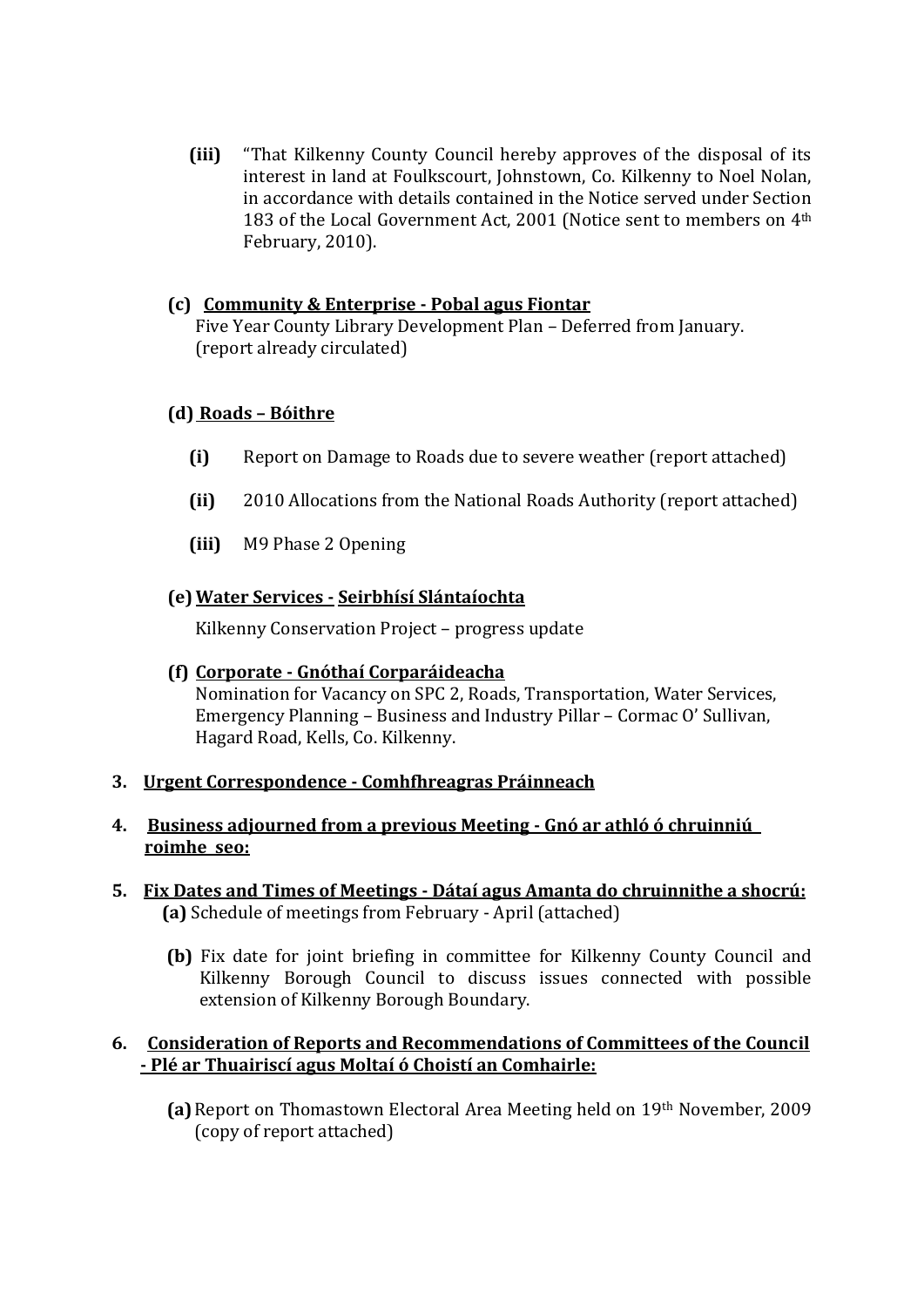- **(b)**Report on Ballyragget Electoral Area Meeting held on Monday 21st December, 2009 (copy of report attached)
- **(c)** Report on SPC 3 Environmental Policy, Fire Services and Emergency Planning meeting held on 3rd February, 2010 (copy of report attached)
- **(d)** Report on Piltown Electoral Area Meeting held on 5th February, 2010 (copy of report attached)

#### **7. Other Business set forth in the Notice convening the Meeting - Gnó Eile romhainn i bhFógra reachtála an Chruinnithe**

### **8. Education & Training**

Conferences – Request for approval to attend as per circulated list. Summary of Proceedings at Conferences have been received from

| ' Councillor      | Date of Conference                    | <b>Title of Conference</b>                 |
|-------------------|---------------------------------------|--------------------------------------------|
| Cllr. M. Shortall | $15th$ -17 <sup>th</sup> January 2010 | "А<br>Child<br>Guide<br>to.<br>Protection" |

# **9. Matters Arising from Minutes - Gnótha ag éirí as Miontuairiscí**

### **10. Any Other Business - Aon Ghnó Eile**

### **11. Notices of Motion - Fógraí Rúin:**

### **1(10) Cllr. Catherine Connery**

"That additional funds be made available by the Department of Transport to Kilkenny County Council to deal with the consequences of the damage done to roads arising from recent severe winter weather in North Kilkenny".

### **2(10) Cllr. Catherine Connery**

"That the National Roads Authority include road improvements between Durrow and Kilkenny as part of its road investment programme".

## **3(10) Cllr. John Coonan**

"That Kilkenny County Council extend an invitation to Mr. Liam Keane National Planning Specialist for Addiction Services with the HSE to address the Local Authority".

### **4(10) Cllrs. Cora Long & Eamon Aylward**

"That the Minister for Communications Eamon Ryan, would examine introducing the option of making it possible to pay television licences on a quarterly or half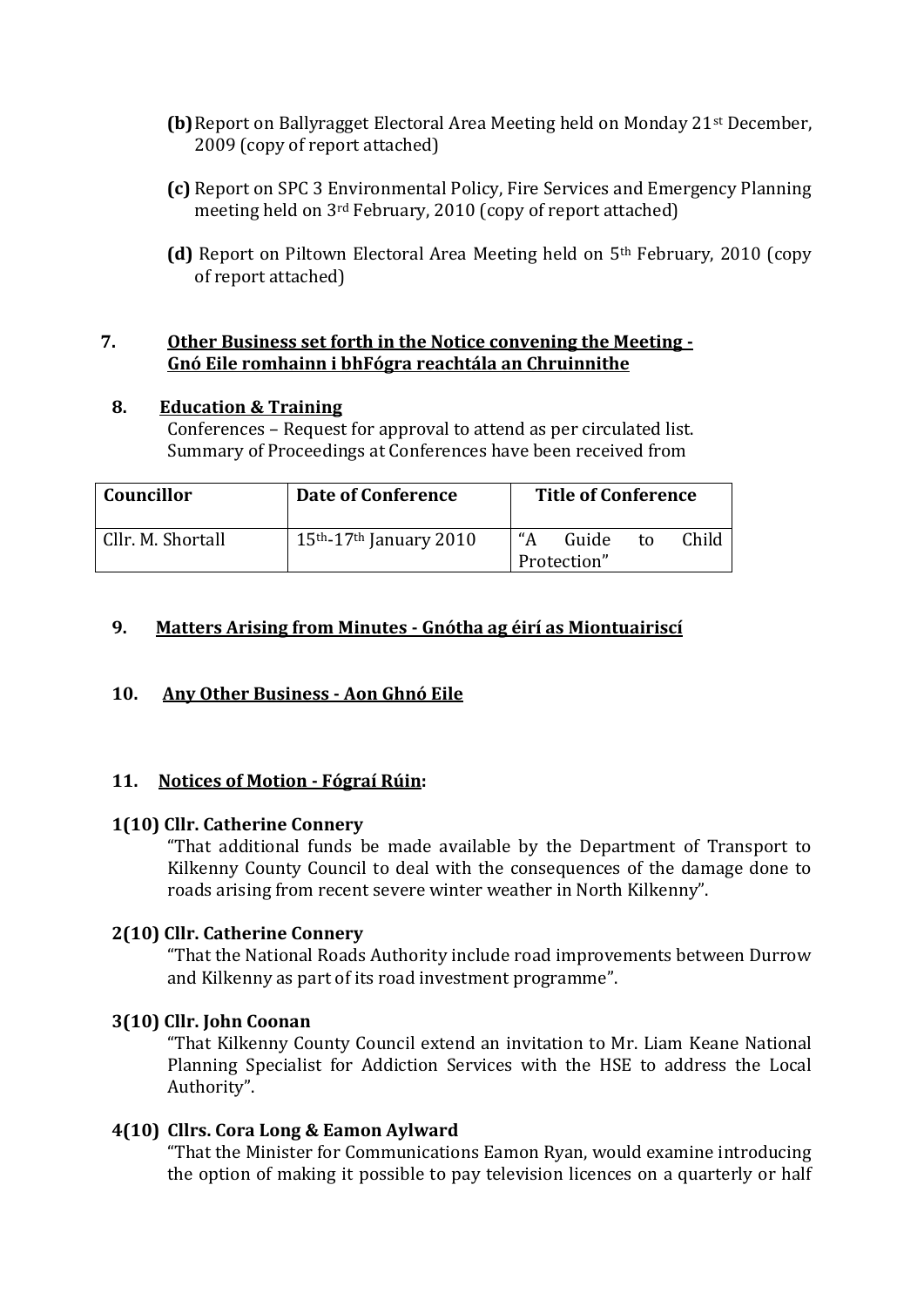yearly basis similar to the situation that pertains for car tax as the licence fee is now €180 for the year which is causing financial hardship for people".

#### **12. Notices of Motion from other local authorities seeking support of Kilkenny County Council County Council - Fógraí i dtaobh Rúin ó Údaráis Áitiúla eile ag lorg tacaíochta ó Chomhairle Chontae Chill Chainnigh:**

#### **1(10) Monaghan Town Council – 12th January, 2010**

"In light of the continuing decrease in monthly residential rents in the private sector, that this Council write to the Minister John Gormley, Department of Environment and Local Government seeking similar decreases to rents imposed by Local Authorities to their tenants and that the reduction in revenue to the Council is subvented through the Local Government Fund allocation to each Council".

#### **2(10) Limerick Council Council – 13th January, 2010**

"That, Limerick County Council requests the Minister for the Environment, Heritage and Local Government to reverse the decision to give the National Roads Authority the management of regional and local roads investment".

#### **3(10) Killarney Town Council – 15th January, 2010**

"That Killarney Town Council calls on the Minister for Enterprise and Employment to ensure the retention of the minimum wage"

#### **4(10) Limerick County Council – 19th January, 2010**

"That Limerick County Council calls upon the Government to allow persons in co. Limerick flooded in August 2008 become eligible for consideration for compensation in the recently allowed scheme; that the Government establish under statute a single competent authority to manage and maintain the country's waterways; that an adequate maintenance schedule for every river and stream in the country be developed; and that the State revoke planning permissions granted for developments not yet commenced on flood plains".

### **5(10) Limerick County Council – 19th January, 2010**

"That, Limerick County Council calls on the Minister for the Environment, Heritage and Local Government to nominate one agency to take control of our rivers nationally; that the agency would identify a time of the year for local authorities, landowners, communities and other organisations to clean and dredge the river banks, beds, and bridges; and that this motion be circulated to all other authorities for support".

# **6(10) Limerick County Council – 19th January, 2010**

"That, Limerick County Council requests the Minister for the Environment, Heritage and Local Government to lift the embargo on the employment of outdoor staff in order to protect the investment in the county road network".